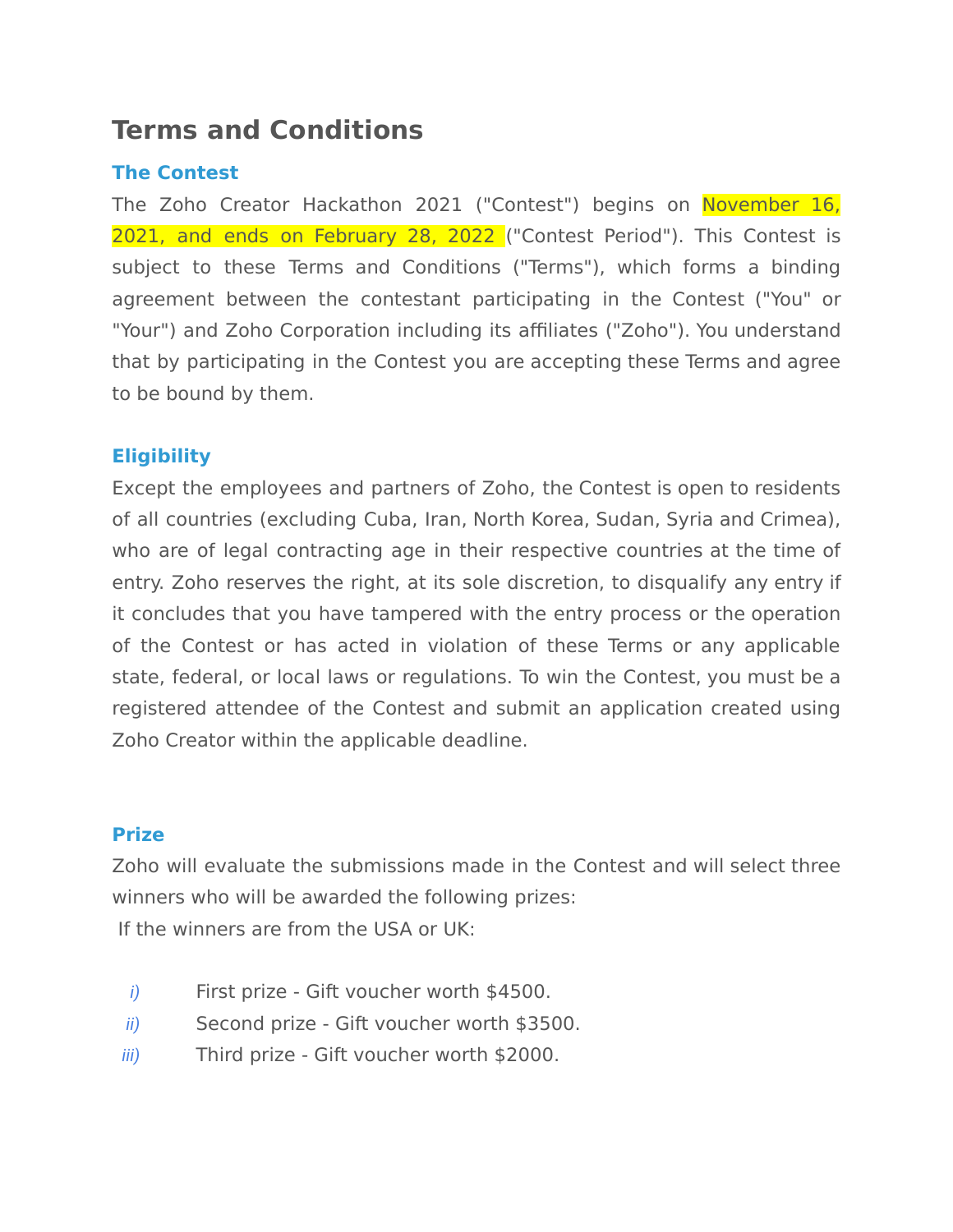In case the winners are from other regions, Zoho may, at its sole discretion, determine the prize to be awarded to the winners.

The prize winners are responsible for paying any applicable taxes that may be imposed on the prizes awarded.

#### **Winner Notification**

The prize winners will be notified before Monday, February 28, 2022 ("Winner Notice") on the website and via email.. The Winner Notice will include information on how the winners can claim their prize. If Zoho reasonably believes that, (i) you have violated these Terms; or (ii) did not comply with the rules specified in Winner Notice, then you forfeit your right to receive the prize.

#### **General Conditions**

This Contest shall be construed, interpreted and governed by the laws of the State of California exclusive of its conflicts of law provisions. The parties irrevocably submit to the jurisdiction of Alameda County, California and waive any claim in respect of inconvenience thereof. By entering this Contest, you agree to be bound by these Terms and the decisions of Zoho on all matters relating to the Contest. By participating in the Contest, you authorize us to publish testimonials including your name given in connection with the Contest on our website or in any other publicly accessible platforms.

#### **Limitation of Liability**

By entering the Contest, you agree to release Zoho and its respective affiliates, parents and subsidiaries, and their respective employees, agents, and representatives (collectively, "Entities") from any and all liability, claims, or actions of any kind whatsoever for injuries, damages, or losses to person or property that may be sustained in connection with the receipt, ownership, or use of the prize or with participation in this Contest. By entering this